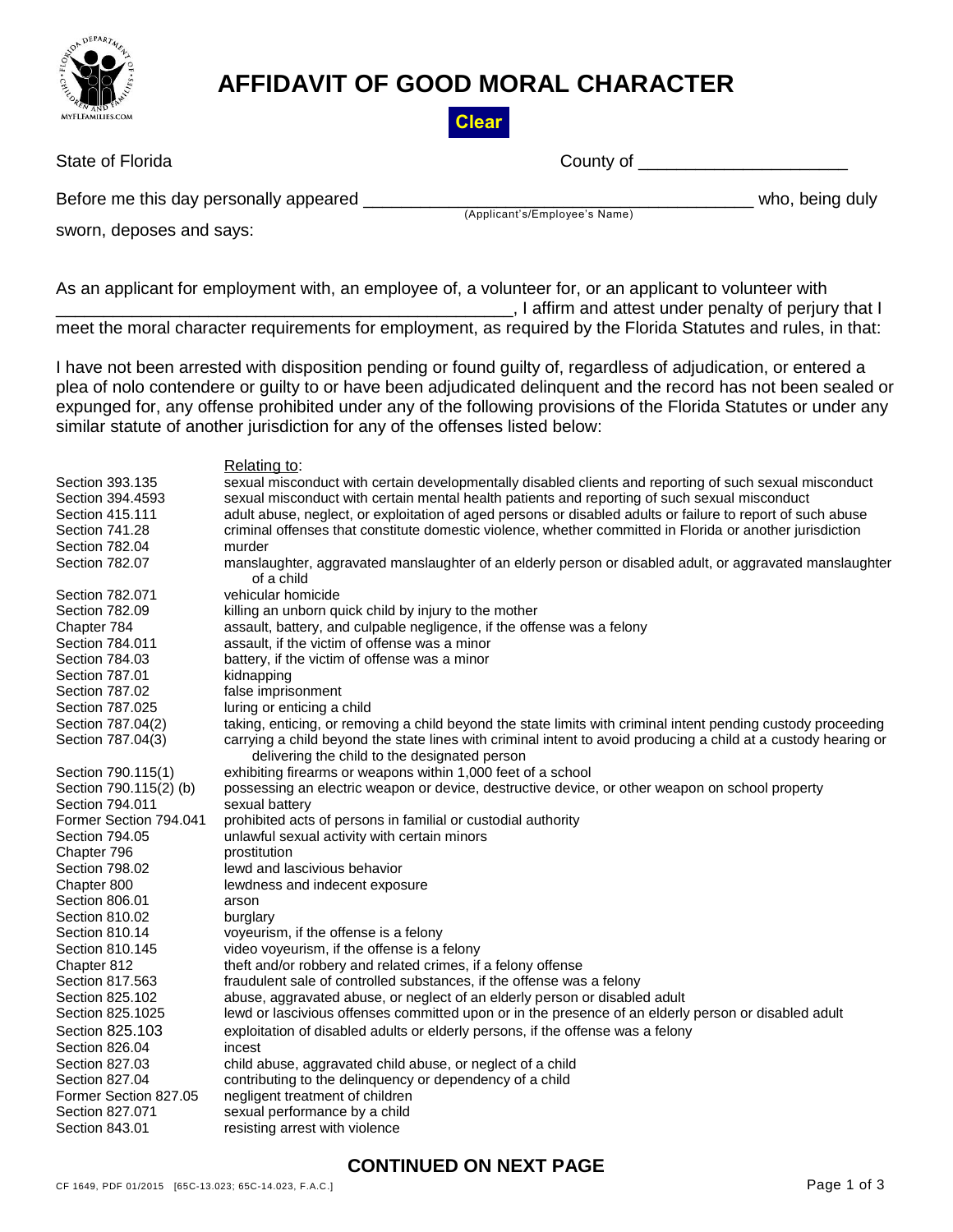| Section 843.025   | depriving a law enforcement, correctional, or correctional probation officer means of protection or<br>communication             |
|-------------------|----------------------------------------------------------------------------------------------------------------------------------|
| Section 843.12    | aiding in an escape                                                                                                              |
| Section 843.13    | aiding in the escape of juvenile inmates in correctional institution                                                             |
| Chapter 847       | obscene literature                                                                                                               |
| Section 874.05(1) | encouraging or recruiting another to join a criminal gang                                                                        |
| Chapter 893       | drug abuse prevention and control only if the offense was a felony or if any other person involved in the<br>offense was a minor |
| Section 916.1075  | sexual misconduct with certain forensic clients and reporting of such sexual conduct                                             |
| Section 944.35(3) | inflicting cruel or inhuman treatment on an inmate resulting in great bodily harm                                                |
| Section 944.40    | escape                                                                                                                           |
| Section 944.46    | harboring, concealing, or aiding an escaped prisoner                                                                             |
| Section 944.47    | introduction of contraband into a correctional facility                                                                          |
| Section 985,701   | sexual misconduct in juvenile justice programs                                                                                   |
| Section 985.711   | contraband introduced into detention facilities                                                                                  |

## THE FOLLOWING APPLIES ONLY TO THOSE APPLICANTS FOR MENTAL HEALTH POSITIONS

In addition to the Chapter 435, F.S., listed offenses, the following offenses are also applicable for "Mental Health Personnel" screened pursuant to section 394.4572, F.S., defined as program directors, professional clinicians, staff members, or volunteers working in a public or private mental health program or facility who have direct contact with individuals held for examination or admitted for mental health treatment. **The additional offenses apply only to "Mental Health Personnel" as determined pursuant to Section 408.809, F.S. as listed below:**

|                     | Relating to:                                                                                                                                                                                                                                 |
|---------------------|----------------------------------------------------------------------------------------------------------------------------------------------------------------------------------------------------------------------------------------------|
| Chapter 408         | felony offenses contained in Chapter 408                                                                                                                                                                                                     |
| Section 408.8065(3) | offers service or skilled service without valid license when licensure is required, or knowingly files a false or<br>misleading license or license renewal application, or submits false or misleading information related to<br>application |
| Section 409.920     | Medicaid provider fraud                                                                                                                                                                                                                      |
| Section 409.9201    | Medicaid fraud                                                                                                                                                                                                                               |
| Section 817,034     | fraudulent acts through mail, wire, radio, electromagnetic, photoelectronic, or photooptical systems                                                                                                                                         |
| Section 817,234     | false and fraudulent insurance claims                                                                                                                                                                                                        |
| Section 817,505     | patient brokering                                                                                                                                                                                                                            |
| Section 817,568     | criminal use of personal identification information                                                                                                                                                                                          |
| Section 817.60      | obtaining a credit card through fraudulent means                                                                                                                                                                                             |
| Section 817.61      | fraudulent use of credit cards, if the offense was a felony                                                                                                                                                                                  |
| Section 831.01      | forgery                                                                                                                                                                                                                                      |
| Section 831.02      | uttering forged instruments                                                                                                                                                                                                                  |
| Section 831.07      | forging bank bills, checks, drafts or promissory notes                                                                                                                                                                                       |
| Section 831.09      | uttering forged bank bills, checks, drafts, or promissory notes                                                                                                                                                                              |
| Section 831.30      | fraud in obtaining medicinal drugs                                                                                                                                                                                                           |
| Section 831.31      | the sale, manufacture, delivery, or possession with the intent to sell, manufacture, deliver any counterfeit<br>controlled substance, if the offense was a felony                                                                            |

I also affirm that I have not been designated as a sexual predator pursuant to s. 775.21, F.S.; a career offender pursuant to s. 775.261, F.S.; or a sexual offender pursuant to s. 943.0435, F.S., unless the requirement to register as a sexual offender has been removed pursuant to s. 943.04354, F.S.

I understand that I must acknowledge the existence of any applicable criminal record relating to the above lists of offenses including those under any similar statute of another jurisdiction, regardless of whether or not those records have been sealed or expunged. Further, I understand that, while employed or volunteering at \_\_\_\_\_\_\_\_\_\_\_\_\_\_\_\_\_\_\_\_\_\_\_\_\_\_\_\_\_\_\_\_\_\_\_\_\_\_\_\_\_\_\_\_\_\_\_\_ in any position that requires background

screening as a condition of employment, I must immediately notify my supervisor/employer of any arrest and any changes in my criminal record involving any of the above listed provisions of Florida Statutes or similar statutes of another jurisdiction whether a misdemeanor or felony. This notice must be made within one business day of such arrest or charge. Failure to do so could be grounds for termination.

## **CONTINUED ON NEXT PAGE**